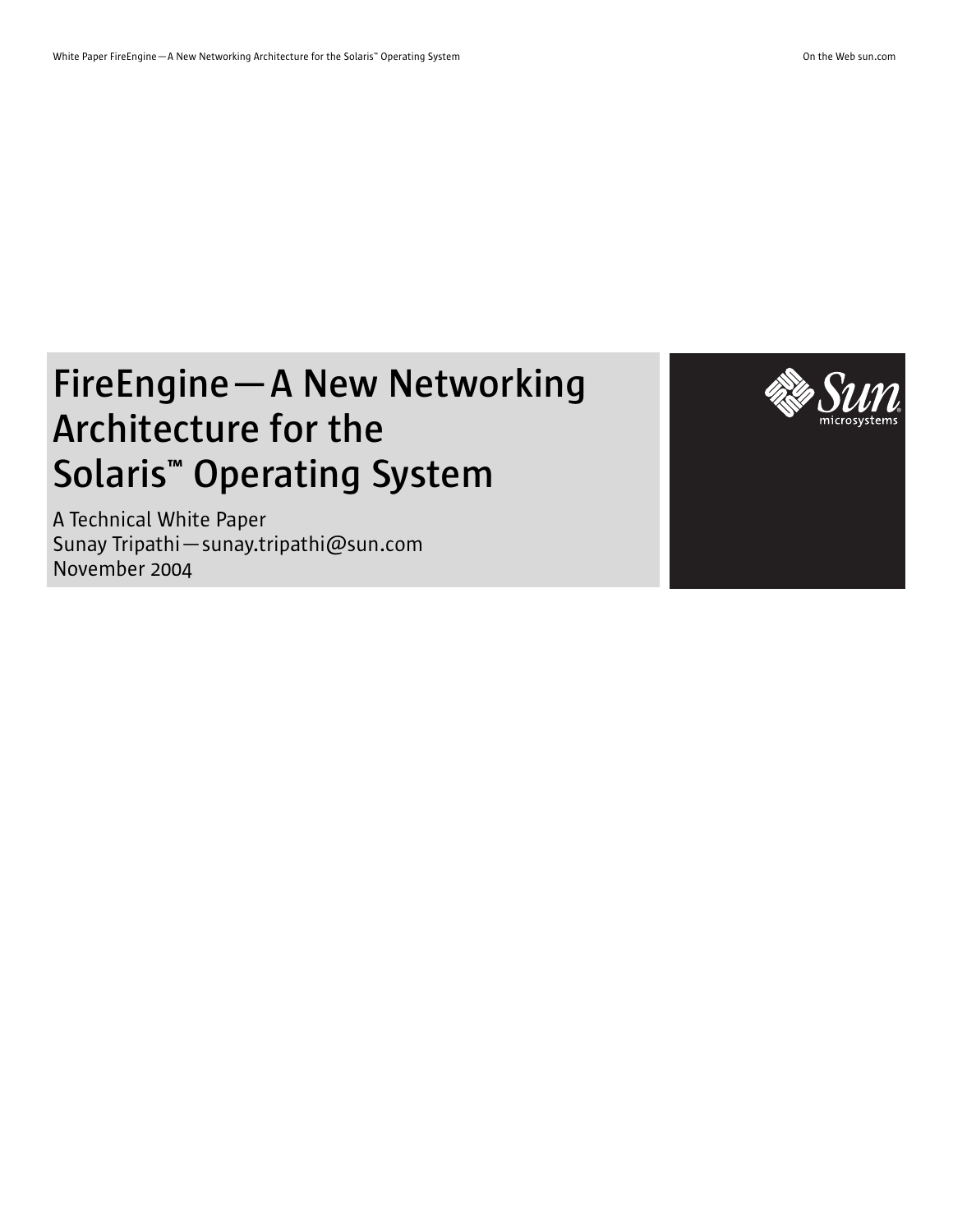© 2004 Sun Microsystems, Inc., 4150 Network Circle, Santa Clara, CA 95054 USA

All rights reserved.

This product or document is protected by copyright and distributed under licenses restricting its use, copying, distribution, and decompilation. No part of this product or document may be reproduced in any form by any means without prior written authorization of Sun and its licensors, if any. Third-party software, including font technology, is copyrighted and licensed from Sun suppliers.

Parts of the product may be derived from Berkeley BSD systems, licensed from the University of California.

Sun, Sun Microsystems, the Sun logo, and Solaris are trademarks, registered trademarks, or service marks of Sun Microsystems, Inc. in the U.S. and other countries.

UNIX is a registered trademark in the United States and other countries, exclusively licensed through X/Open Company, Ltd.

All SPARC trademarks are used under license and are trademarks or registered trademarks of SPARC International, Inc. in the U.S. and other countries. Products bearing SPARC trademarks are based upon an architecture developed by Sun Microsystems, Inc.

The OPEN LOOK and Sun™ Graphical User Interface was developed by Sun Microsystems, Inc. for its users and licensees. Sun acknowledges the pioneering efforts of Xerox in researching and developing the concept of visual or graphical user interfaces for the computer industry. Sun holds a non-exclusive license from Xerox to the Xerox Graphical User Interface, which license also covers Sun's licensees who implement OPEN LOOK GUIs and otherwise comply with Sun's written license agreements.

RESTRICTED RIGHTS: Use, duplication, or disclosure by the U.S. Government is subject to restrictions of FAR 52.227-14(g)(2)(6/87) and FAR 52.227-19(6/87), or DFAR 252.227-7015(b)(6/95) and DFAR 227.7202-3(a). DOCUMENTATION IS PROVIDED "AS IS" AND ALL EXPRESS OR IMPLIED CONDITIONS, REPRESENTATIONS AND WARRANTIES, INCLUDING ANY IMPLIED WARRANTY OF MERCHANTABILITY, FITNESS FOR A PARTICULAR PURPOSE OR NON-INFRINGEMENT, ARE DISCLAIMED, EXCEPT TO THE EXTENT THAT SUCH DISCLAIMERS HELD TO BE LEGALLY INVALID.



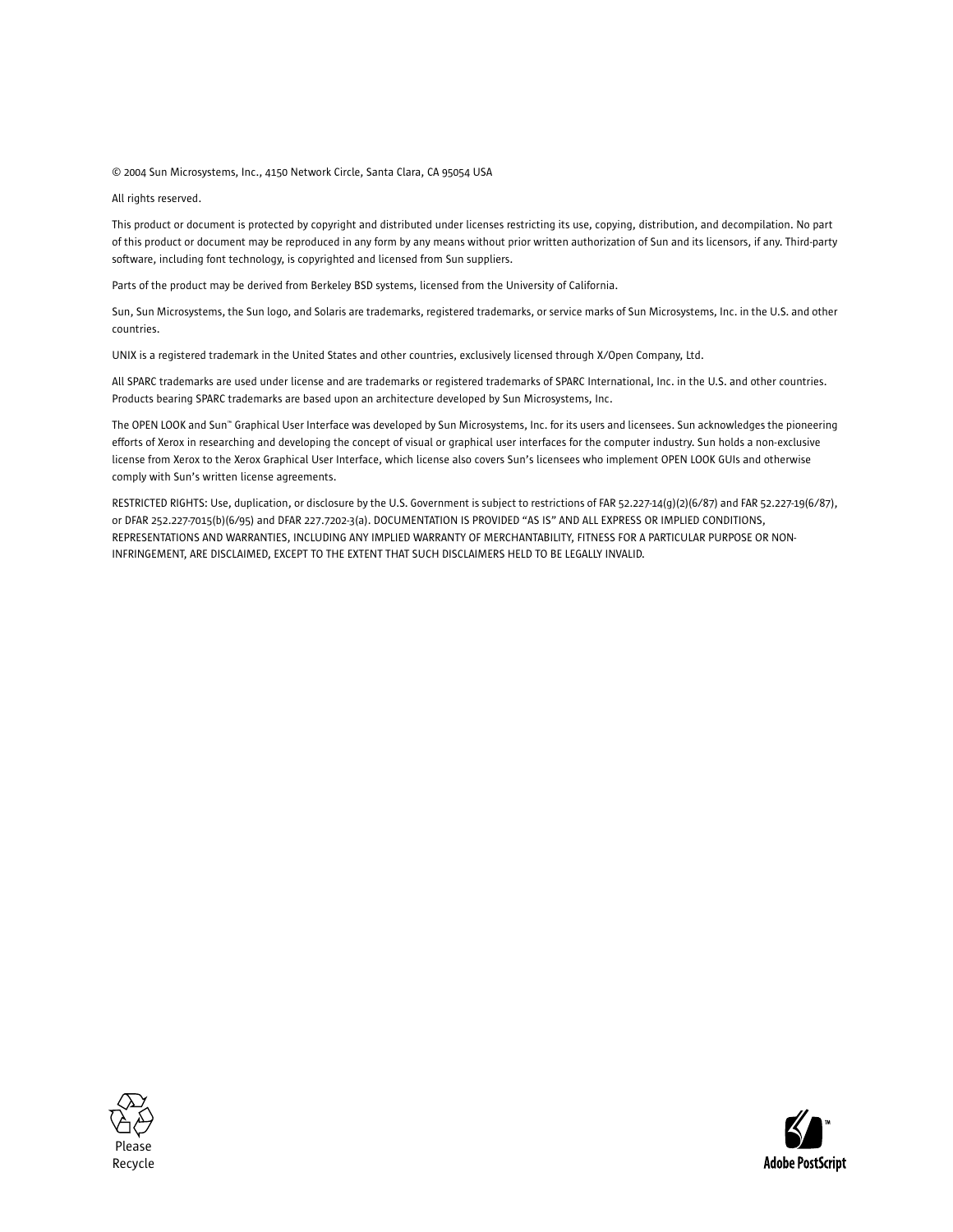## **Table of Contents**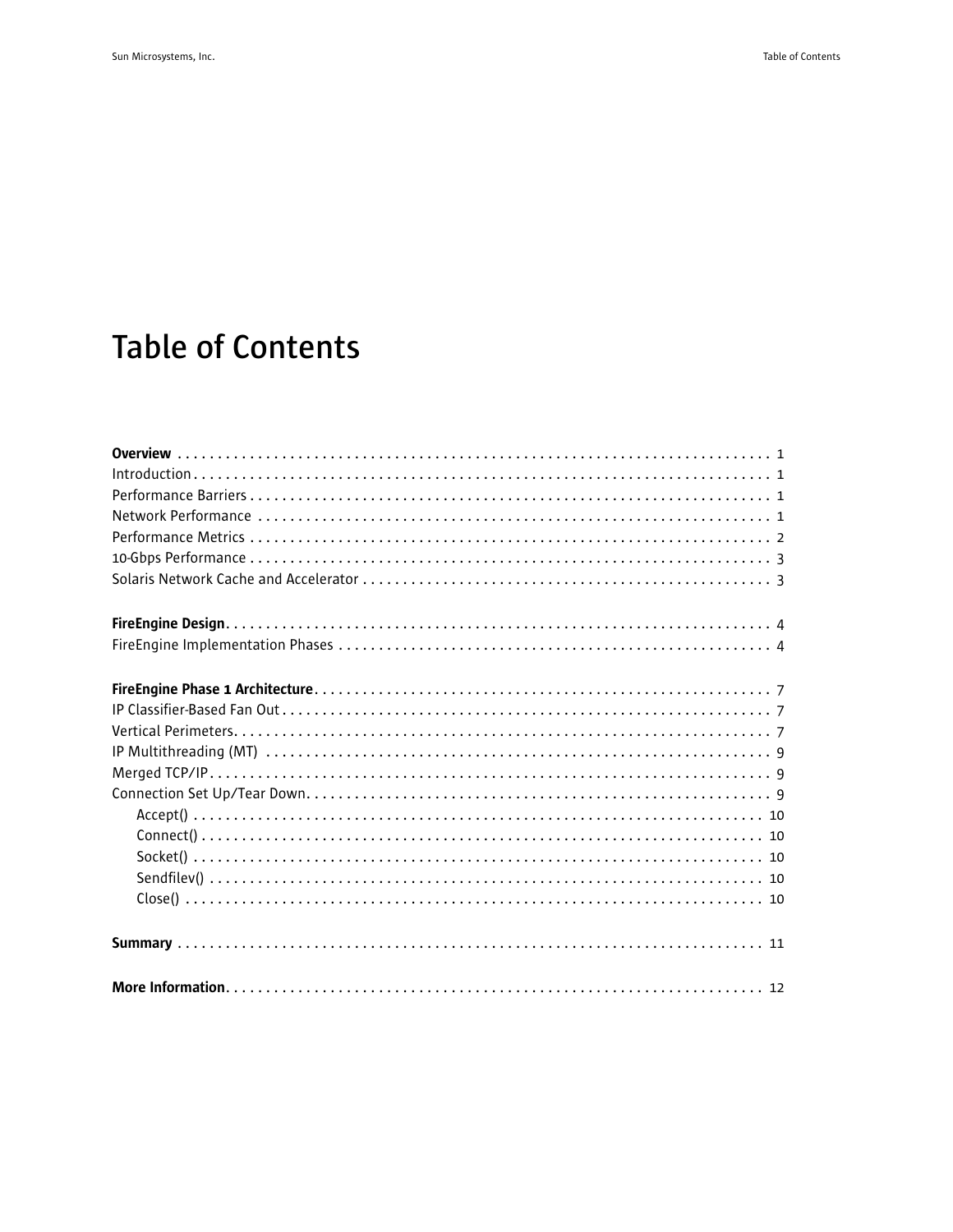## Chapter 1 **Overview**

### Introduction

The FireEngine networking stack for the Solaris™ Operating System (OS) is currently under development by Sun. Enhanced network performance and a flexible architecture to meet future customer networking needs are twin goals of FireEngine development. Addressing existing requirements, including increased performance and scalability, Disaster Recovery (DR), Secure Internet Protocol (IPSec), and IP Multiprocessing (IPMP), as well as future requirements—such as 10-gigabits per second (Gbps) networking, 100-Gbps networking, and TCP/IP Offload Engine (TOE)—are given equal priority.

Implemented in three phases, FireEngine's development stages are structured to provide increased flexibility and a significant performance boost to overall network throughput. Phase 1 has already been completed and these goals have been realized in services using TCP/IP. Web-based benchmarks show a 30- to 45-percent improvement on both SPARC® and Intel x86 architectures, while bulk data transfer benchmarks show improvements in the range of 20 to 40 percent. Phases 2 and 3 should deliver similar overall performance improvements. With increased flexibility and performance boosts of this magnitude, FireEngine is well on its way to reinforcing Sun's Solaris OS as the commercial standard for networking infrastructure.

#### Performance Barriers

The existing TCP/IP stack uses STREAMS perimeters and kernel adaptive mutexes for multithreading. As the current STREAMS perimeter provides per module, per protocol stack layer, or horizontal perimeters. This can, and often does, lead to a packet being processed on more than one CPU and by more than one thread, leading to excessive context switching and poor CPU data locality.

IP's PERMOD perimeter has long been known to cause connection and CPU scalability problems. The major problem is that certain operations are "exclusive" (preventing any other network activity) and this exclusivity is implemented using the non-scalable concept of PERMOD perimeter. With the PERMOD perimeter all access to any IP instance should go through a single syncq structure.

### Network Performance

FireEngine introduces a new highly scalable, packet classification architecture called Firehose. Each incoming packet is classified early on, then proceeds through an optimized list of functions—the Event List—that makes it easy to add protocols without impacting the network stack's complexity, performance, or scalability.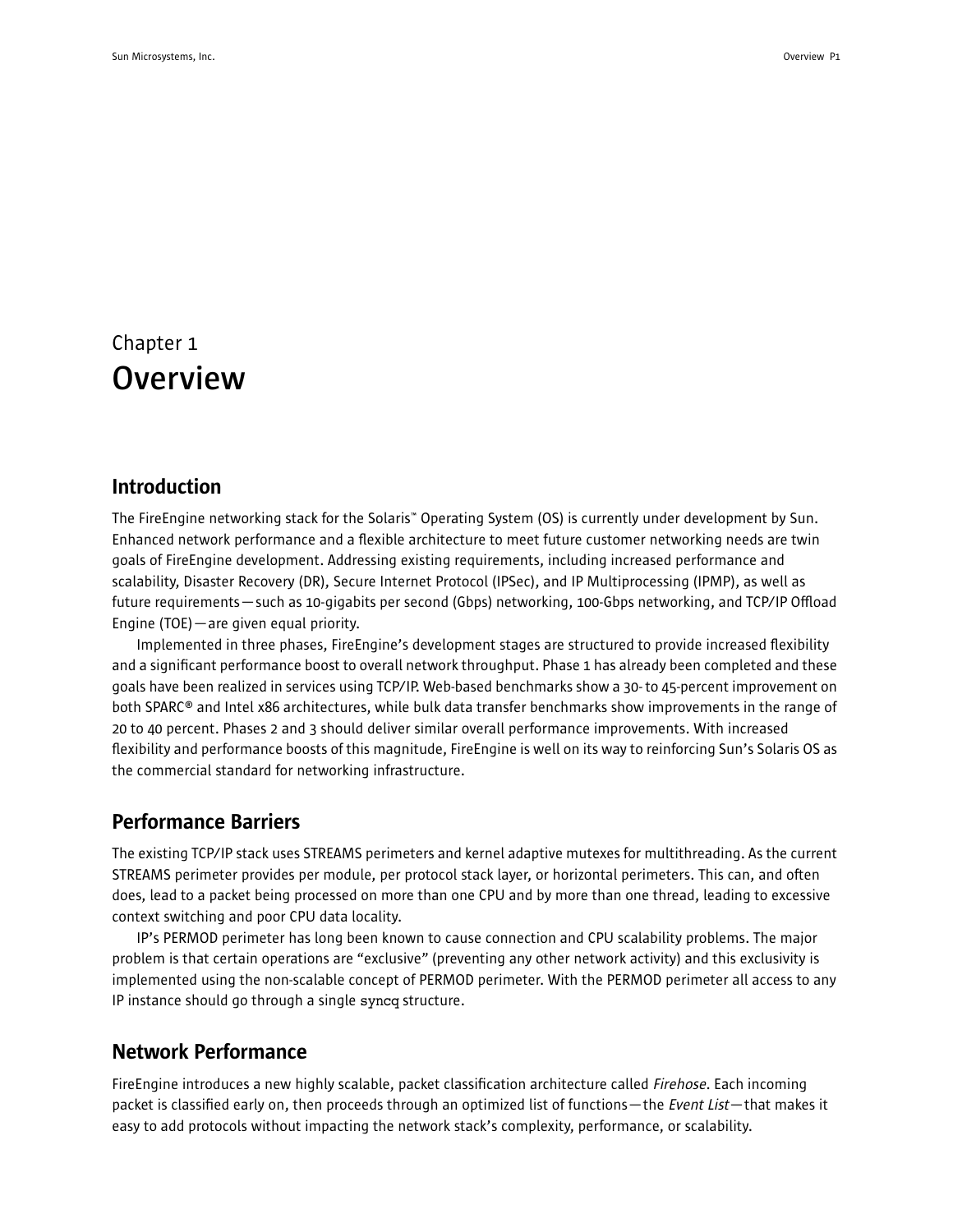FireEngine concentrates on improving the performance of key server workloads that have a significant networking component. The impact of network performance on these workloads, as well as benchmarks that describe overall workload performance, are described in Table 1.

### Performance Metrics

*Table 1. Workloads and Benchmarks*

| Workload                      | Network Performance Impact Benchmark |  |                                   |
|-------------------------------|--------------------------------------|--|-----------------------------------|
| Web Server                    | Highest                              |  | SPECweb99, SPECweb99_SSL          |
| <b>Application Server</b>     |                                      |  | ECPerf, SPECjAppServer2001        |
| Collaborative Computing (HPC) |                                      |  | No networking benchmark available |
| Database                      | Lowest                               |  | TPC-SO                            |

Applications often use networking in two distinct ways: To perform transactions over the network, or to stream data over the network. Transactions are short-lived connections transferring a small amount of application data, while streaming data is a transfer of large amounts of data during long-lived connections.

In the transaction case, performance is determined by a combination of the time it takes to get the first byte (first-byte latency), connection set up/tear down, plus network throughput (bits per second or bps). In the streaming case, performance is dominated by overall network throughput. These parameters impact performance in various ways, depending on the amount of data transferred. For instance, when transferring one byte of data, only first-byte latency and connection set up/tear down count. When transferring very large amounts of data, only network throughput is relevant.

Finally, there is the ability to sustain performance as the number of active simultaneous connections increases. This is often a requirement for Web servers.

A networking stack must take into account the host system's hardware characteristics. For low-end systems, it is important to make efficient use of the available hardware resources, such as memory and CPU. For higher-end systems, the stack must take into account the high variability in memory access times, as well as system resources that offload some functions to specialized hardware.

FireEngine focuses on these network performance metrics:

- Network throughput
- Connection set up/tear down
- First-byte latency
- Connection and CPU scalability
- Efficient resource usage

Table 2 shows the importance of each of these networking performance metrics as they relate to target workloads.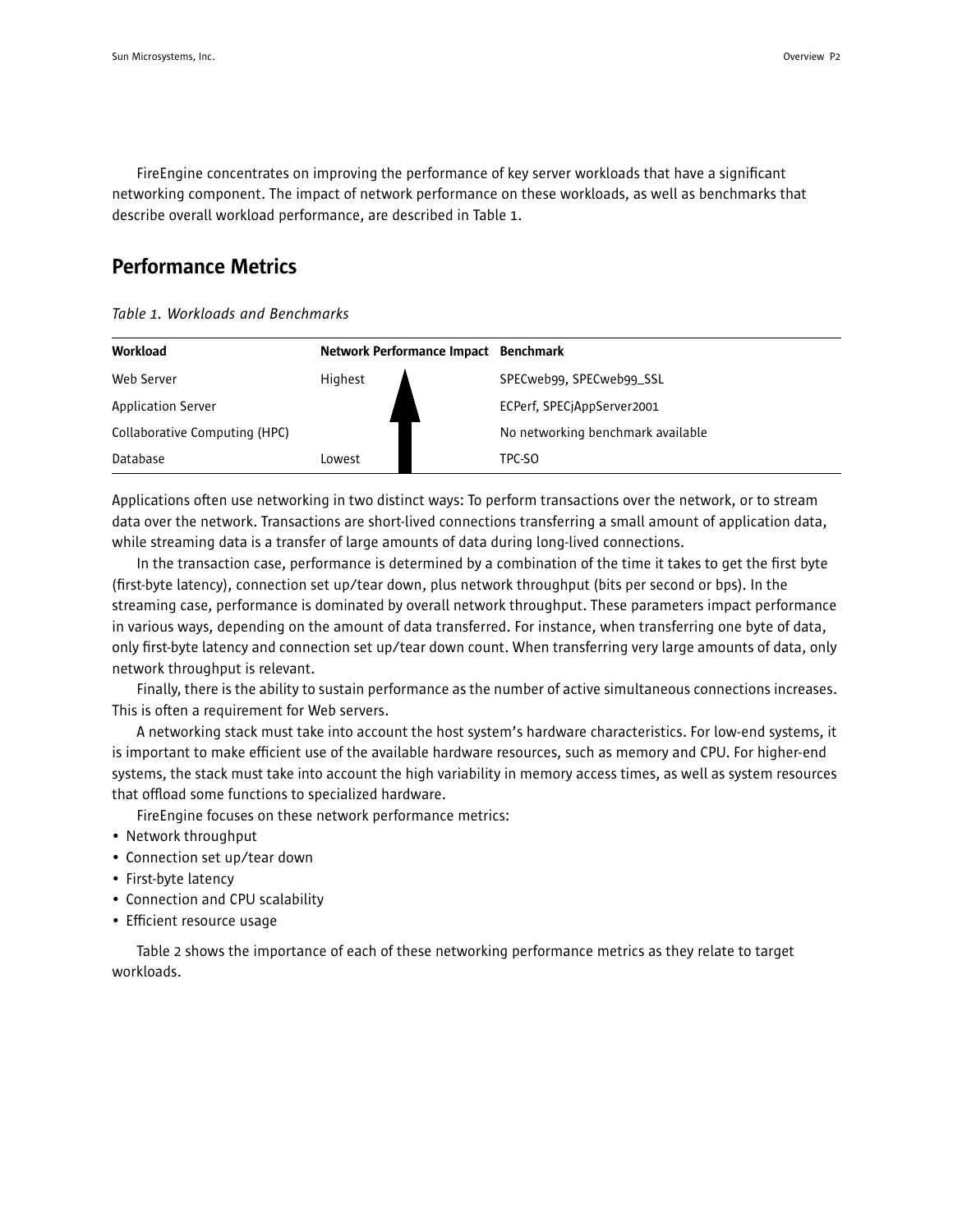## 10-Gbps Performance

#### *Table 2. Impact on Target Workloads of Network Performance (the number of •'s denotes relative performance improvement)*

| <b>Function</b>                                          | <b>Network</b><br><b>Throughput</b> | <b>Connection Set</b><br>Up/Tear Down | 1st Byte Latency        | Connection/CPU<br><b>Scalability</b> | <b>Efficiency</b> |
|----------------------------------------------------------|-------------------------------------|---------------------------------------|-------------------------|--------------------------------------|-------------------|
| Web Server                                               | $\bullet\bullet\bullet$             | $\cdots$                              | $\bullet\bullet$        | $\bullet\bullet\bullet$              | $\cdots$          |
| <b>Application Server</b>                                | $\bullet$                           | ٠                                     | $\bullet\bullet\bullet$ | ٠                                    | $\bullet$         |
| Database                                                 | $\bullet\bullet$                    | ٠                                     | $\bullet\bullet\bullet$ | ٠                                    | ٠                 |
| Collaborative or High-<br>Performance Computing<br>(HPC) | $\bullet$                           | ٠                                     | $\bullet\bullet\bullet$ | ٠                                    | ٠                 |

10-Gbps networks are currently being deployed in initial commercial deployments. Today and for the foreseeable future, a 10-Gbps network can be saturated only when multiple CPUs are simultaneously pumping data into it. The Solaris OS is designed so that server network throughput grows linearly with the number of CPUs and network interface cards (NICs). This design feature enables FireEngine to take full advantage of the next generation of multiple CPUs on a die.

### Solaris Network Cache and Accelerator

The Solaris Network Cache and Accelerator (Solaris NCA) caching server software upgrades the standard Solaris TCP/IP stack to deliver improved Web performance to the more recent versions of the Solaris OS. Solaris NCA technology is being merged into FireEngine development, with partial integration in phase one and full integration by phase two.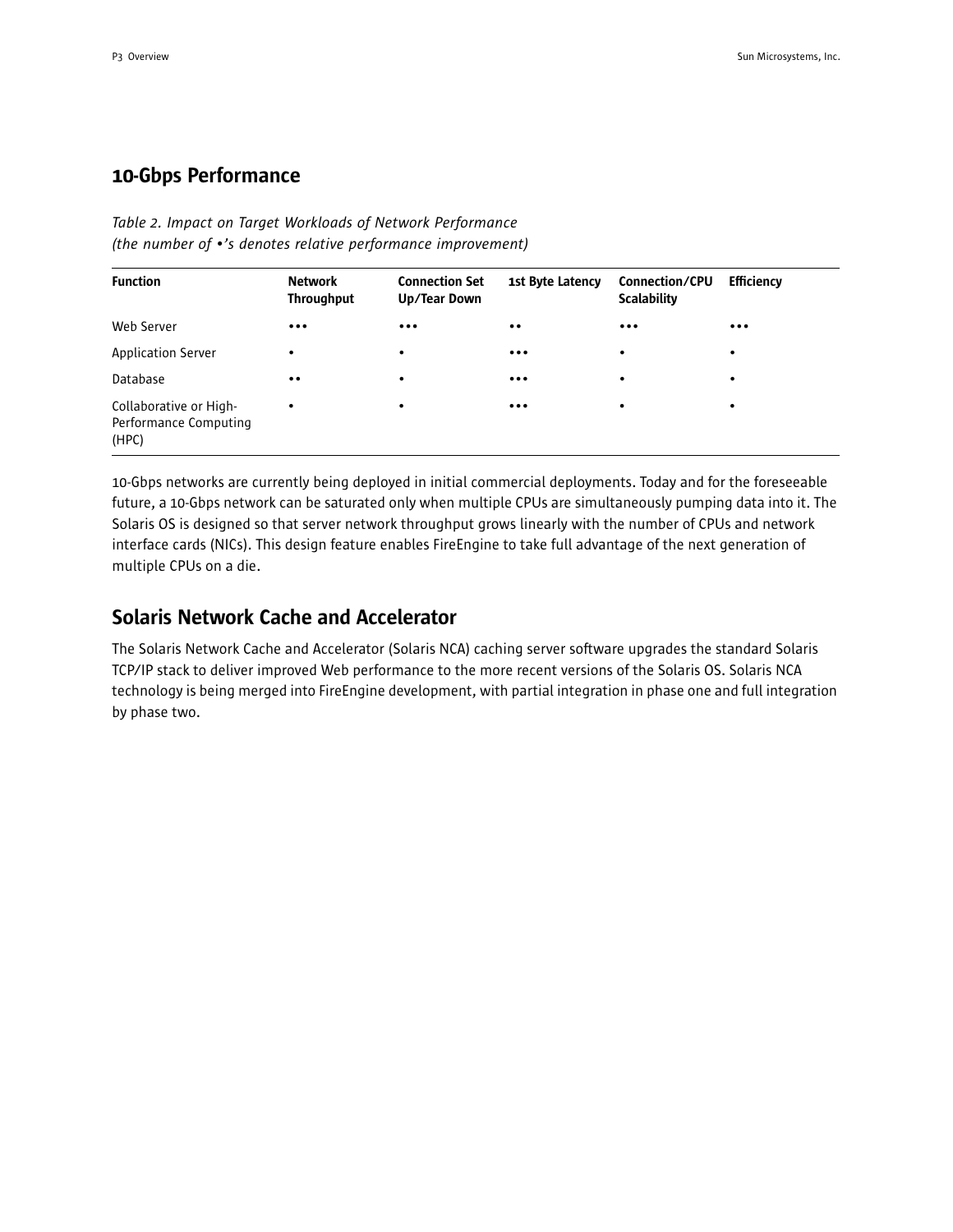## Chapter 2 **FireEngine Design**

The Solaris FireEngine networking performance improvement project adheres to these design principals:

- Data locality: Ensures that a connection is always processed by the same CPU whenever possible
- CPU modeling: Efficient use of available CPUs and interrupt/worker thread model. Allows use of multiple CPUs for protocol processing
- Code path locality: Improves performance and efficiency of TCP/IP interactions
- TCP/IP interaction: Switches from a message passing-based interface to a function call-based interface

FireEngine starts by improving TCP/IP interaction and IP syncq issues by merging TCP/IP into a single optimized, multithreaded module that is not dependent on STREAMS perimeter protection. This enables shorter code paths and shallower stack depths.

The previous networking stack, as well as the merged NCA networking stack, has multiple inefficiencies in areas such as thread management, locking, and per-connection synchronization. The FireEngine architecture uses a per-CPU synchronization mechanism, called *vertical perimeters*, inside the TCP/IP module. Vertical perimeters are implemented using a serialization queue abstraction, squeue.

As soon as an incoming packet reaches IP, connection lookup is done using the IP connection classifier. Based on that classification, the connection structure is identified. Since the lookup happens outside the internal perimeter, the connection is bound to an instance of the vertical perimeter (or squeue) when the connection is initialized. Subsequent packets for that connection are always processed on the same squeue that the connection is bound to, so that the system can achieve better cache locality and increased overall network performance.

The IP connection classifier also becomes a database for storing the sequence of protocol function calls necessary to process all inbound and outbound packets. This sequence—the Event List—processes packets for connections, and is the basis of a new framework that defines and processes network traffic.

By taking a database-like approach for these functions, reconfiguration of existing protocols and the implementation of new protocols can be done with greater ease. This approach allows the Solaris networking stack to be changed from the current STREAMS-based message passing interface to a Berkeley Software Design (BSD) style function call interface.

### FireEngine Implementation Phases

Because of the large number and dependent nature of changes required to achieve FireEngine goals, the development program is split into three phases: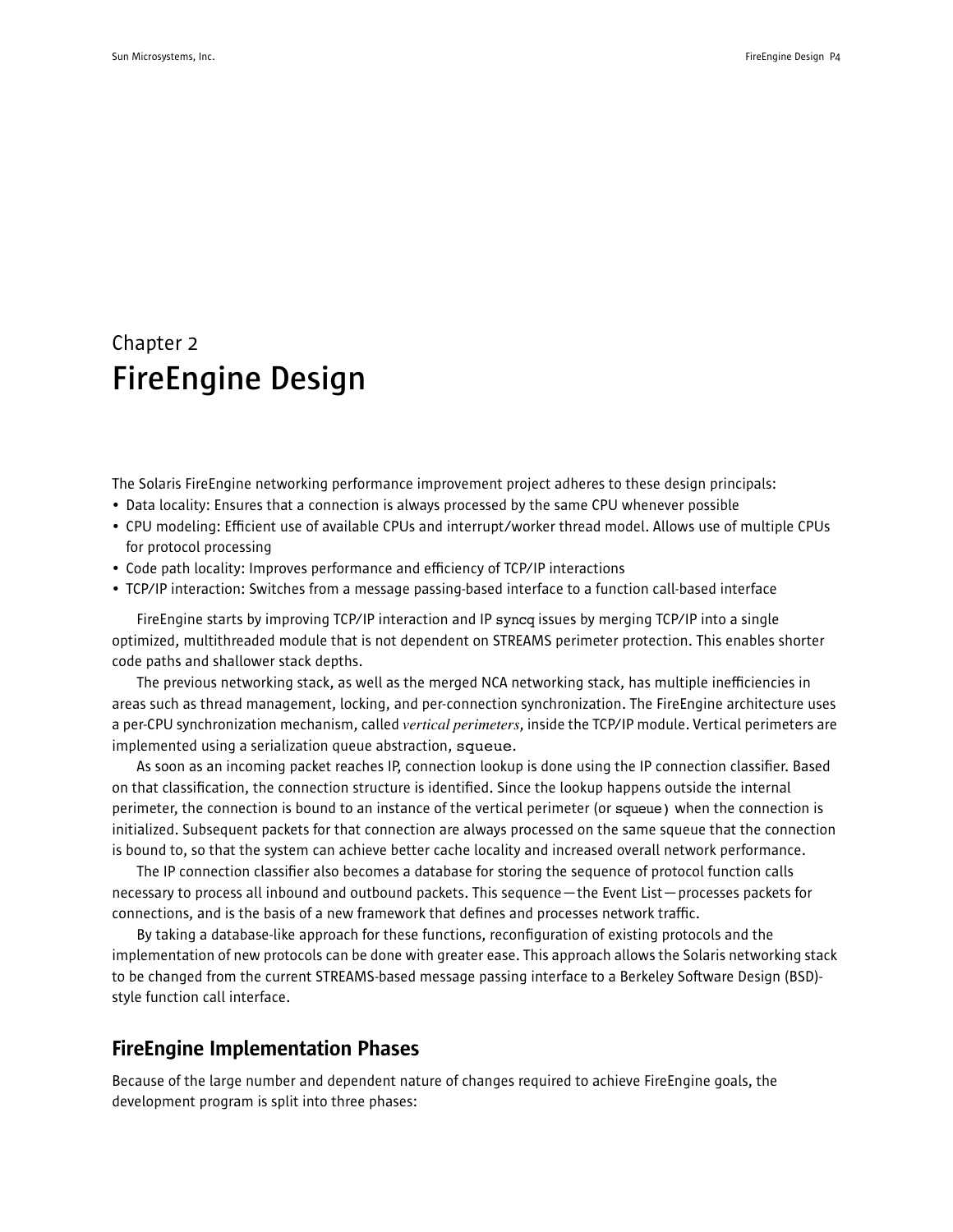| Phase 1 | Fundamental infrastructure implemented and a large performance boost realized. Application and<br>STREAMS module developers see no changes other than better performance and scalability. |
|---------|-------------------------------------------------------------------------------------------------------------------------------------------------------------------------------------------|
| Phase 2 | Feature scalability, offloading, and the new Event List framework implemented.                                                                                                            |
| Phase 3 | Other modules — such as IPSec, SCTP, and IPfilter — will be converted to the new Event List framework,<br>further increasing performance and scalability.                                 |

Table 3 shows the feature set associated with each phase of FireEngine development and its corresponding Solaris OS release.

*Table 3. FireEngine Release Phases*

|                | Phase 1                                                                       | Phase 2                                        | Phase 3 (Firehose)     |
|----------------|-------------------------------------------------------------------------------|------------------------------------------------|------------------------|
| Release        | Solaris 10                                                                    | Solaris 10 Updates /<br><b>Solaris Express</b> | Solaris 11             |
| <b>Feature</b> | IP MT                                                                         | Full NCA merge<br><b>UDP Performance</b>       | <b>TLI/TPI</b>         |
|                | IP Fan-out Classifier                                                         | Event List                                     | <b>Full Classifier</b> |
|                | <b>Vertical Perimeters</b>                                                    | Packet Event Framework                         | Other Offload          |
|                | Merged TCP/IP                                                                 | Classifier Offload                             |                        |
|                | Syscall Changes<br>- Accept<br>- Connect<br>- Socket<br>-Sendfilev<br>- Close | TOE/RDMA Support<br>Observability              |                        |

Figure 1 shows areas of the Solaris OS that are modified by FireEngine.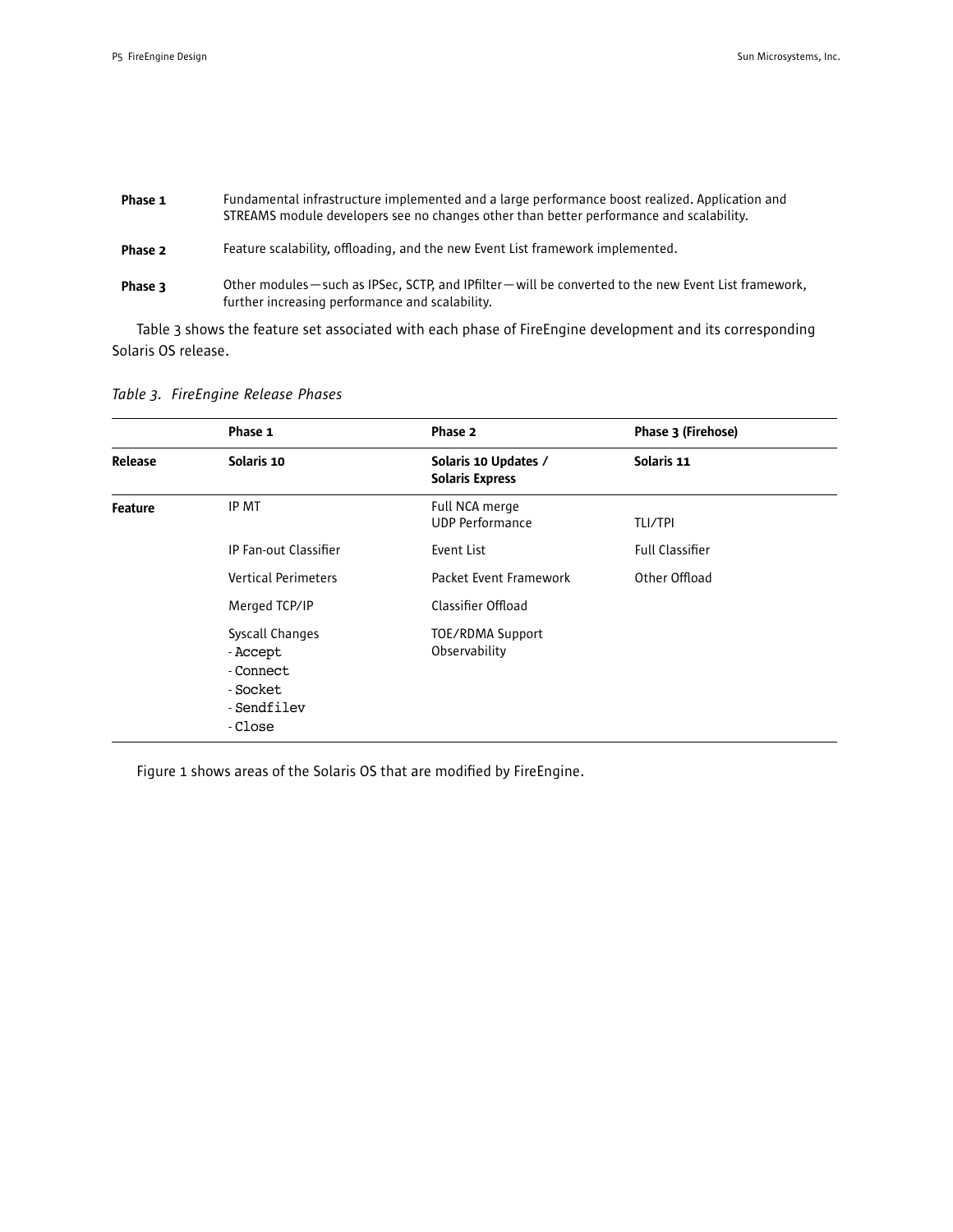| Application<br>Java™ System, Oracle,<br>Java<br>Syscall/VOP<br><b>SOCKFS</b><br><b>STREAM HEAD</b><br>NCA http<br>UDP<br>TCP<br>NCA TCP<br><b>NCAIP</b><br>ΙP<br>멶<br><b>NCA Classifier</b><br>$\overline{\rm D LPI}$<br><b>Ethernet Driver</b> | Application<br>Java System, Oracle,<br>Java<br>Syscall/VQP<br><b>SOCKFS</b><br><b>STREAM HEAD</b><br>NCA http<br>v.<br><b>UDP</b><br>NCA TCP<br>AM.<br>STRE<br>Ølaşsifier<br><b>DLPI/GLD</b><br>Ethernet Driver / IBTF | Application<br>Java System, Oracle,<br>Java<br><b>SOCKES</b><br><b>STREAM HEAD</b><br>汤<br>Σ<br>ન<br>STRE<br>IP<br>C⁄íassifier⁄<br>$\mathrm{DLPI/GLD}$<br>Ethernet Driver / IBTF |
|-------------------------------------------------------------------------------------------------------------------------------------------------------------------------------------------------------------------------------------------------|------------------------------------------------------------------------------------------------------------------------------------------------------------------------------------------------------------------------|----------------------------------------------------------------------------------------------------------------------------------------------------------------------------------|
| Solaris 9                                                                                                                                                                                                                                       | Solaris 10:<br>FireEngine Phase I<br>Areas modified by<br>FireEngine Phase I                                                                                                                                           | Solaris $10U$ and $SX$ :<br>FireEngine Phase II<br>Areas modified by<br>FireEngine Phase II                                                                                      |

*Figure 1. Network Stack Evolution*

Table 4 shows expected improvement areas for all phases of FireEngine development.

*Table 4. Improvement Areas for FireEngine Phases (the number of •'s measures the relative performance improvement)*

| <b>Improvement Area</b>                 | Phase 1                 | Phase 2                 | Phase 3                 |
|-----------------------------------------|-------------------------|-------------------------|-------------------------|
| Performance Scalability                 | $\cdots$                |                         |                         |
| Interrupt Model Improvement             | $\bullet\bullet\bullet$ | $\ddot{\phantom{a}}$    | ٠                       |
| IP Fully Multithreaded                  | $\bullet\bullet\bullet$ |                         |                         |
| Call Stack Depth Reduction              | $\bullet$               | $\bullet\bullet$        |                         |
| Connection Set Up/Tear Down Improvement | $\bullet\bullet\bullet$ | $\bullet$               |                         |
| Better TCP/IP Interaction               | $\bullet\bullet\bullet$ |                         |                         |
| Better UDP/IP Interaction               |                         | $\cdots$                |                         |
| <b>Feature Scalability</b>              |                         | $\bullet\bullet\bullet$ |                         |
| Stack Observability Improved            |                         | $\bullet\bullet\bullet$ |                         |
| Hardware Offload Support                |                         | $\cdots$                |                         |
| Feature Classifier                      |                         |                         | $\bullet\bullet\bullet$ |
| NCA Stack Merge                         |                         |                         |                         |
| NFS/RPC/TLI Performance                 |                         | $\cdot\cdot$            | $\bullet\bullet$        |

Tools and utilities are available for developers and administrators to monitor, measure, and tune FireEngine facilities.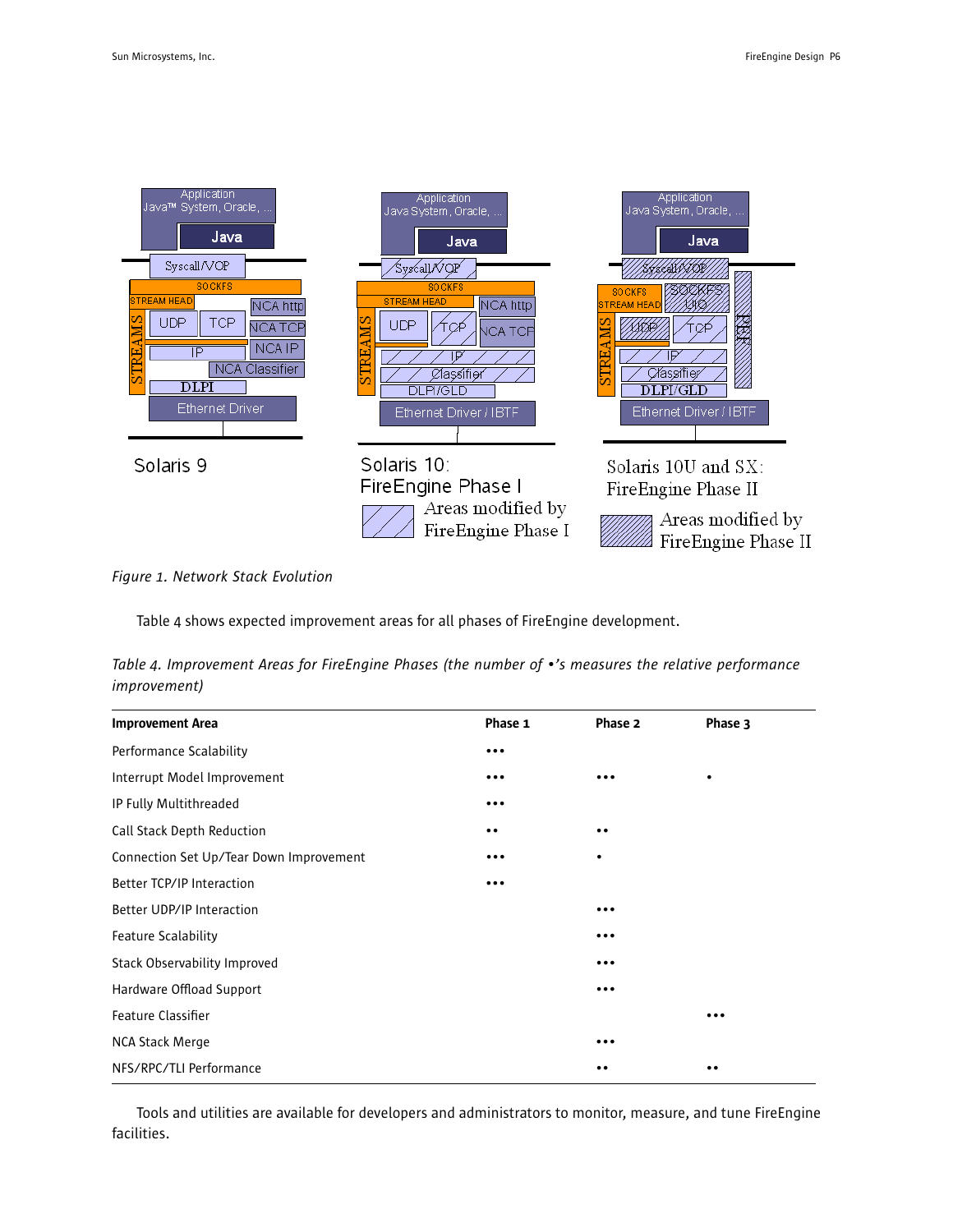## Chapter 3 **FireEngine Phase 1 Architecture**

## IP Classifier-Based Fan Out

When the Solaris IP receives a packet from a NIC, it classifies the packet and determines the connection structure and vertical perimeter instance that will process that packet<sup>1</sup>. New incoming connections are assigned to the vertical perimeter instance attached to the interrupted CPU. Or, to avoid saturating an individual CPU, a fan-out across all CPUs is performed. A NIC always sends a packet to IP in interrupt context, so IP can optimize between interrupt and noninterrupt processing, avoiding CPU saturation by a fast NIC.

There are multiple advantages with this approach:

- The NIC does minimal work, and complexity is hidden from independent NIC manufacturers.
- IP can decide whether the packet needs to be processed on the interrupted CPU or via a fan out across all CPUs. Processing a packet on the interrupted CPU in interrupt context saves the context switch, compared to queuing the packet and letting a worker thread process it.
- IP can also control the amount of work done by the interrupt without incurring extra cost. On low loads, processing is done in interrupt context. With higher loads, IP dynamically changes between interrupt and polling while employing interrupt and worker threads for the most efficient processing. In the case of a single high bandwidth NIC (such as 10Gbps), IP also fans out the connection to multiple CPUs.
- If multiple CPUs are applied, the connection is bound to one of the available CPUs<sup>2</sup> servicing the NIC. Worker threads, their management, and special fan-out schemes can be coupled to the vertical perimeter with little code complexity. Since these functions reside in IP, this architecture benefits all NICs.
- The DR issues arising from binding a worker thread to a CPU can be effectively handled in IP.

## Vertical Perimeters

The Solaris 10 FireEngine project introduces the abstraction of a vertical perimeter, which is composed of a new kernel data structure, the squeue  $t$  (serialization queue type), and a worker thread owned by the squeue  $t$ , which is bound to a CPU.

Vertical perimeters or squeues by themselves provide packet serialization and mutual exclusion for the data structures. FireEngine uses a per-CPU perimeter, which is a single instance per connection. For each CPU instance the packet is queued for processing, and a pointer to the connection structure is stored inside the packet.

<sup>1.</sup>A connection is tied to a vertical perimeter instance, and all packets for that connection are processed on that vertical perimeter. 2.Based on round robin at present. More enhanced schemes are envisioned for the future.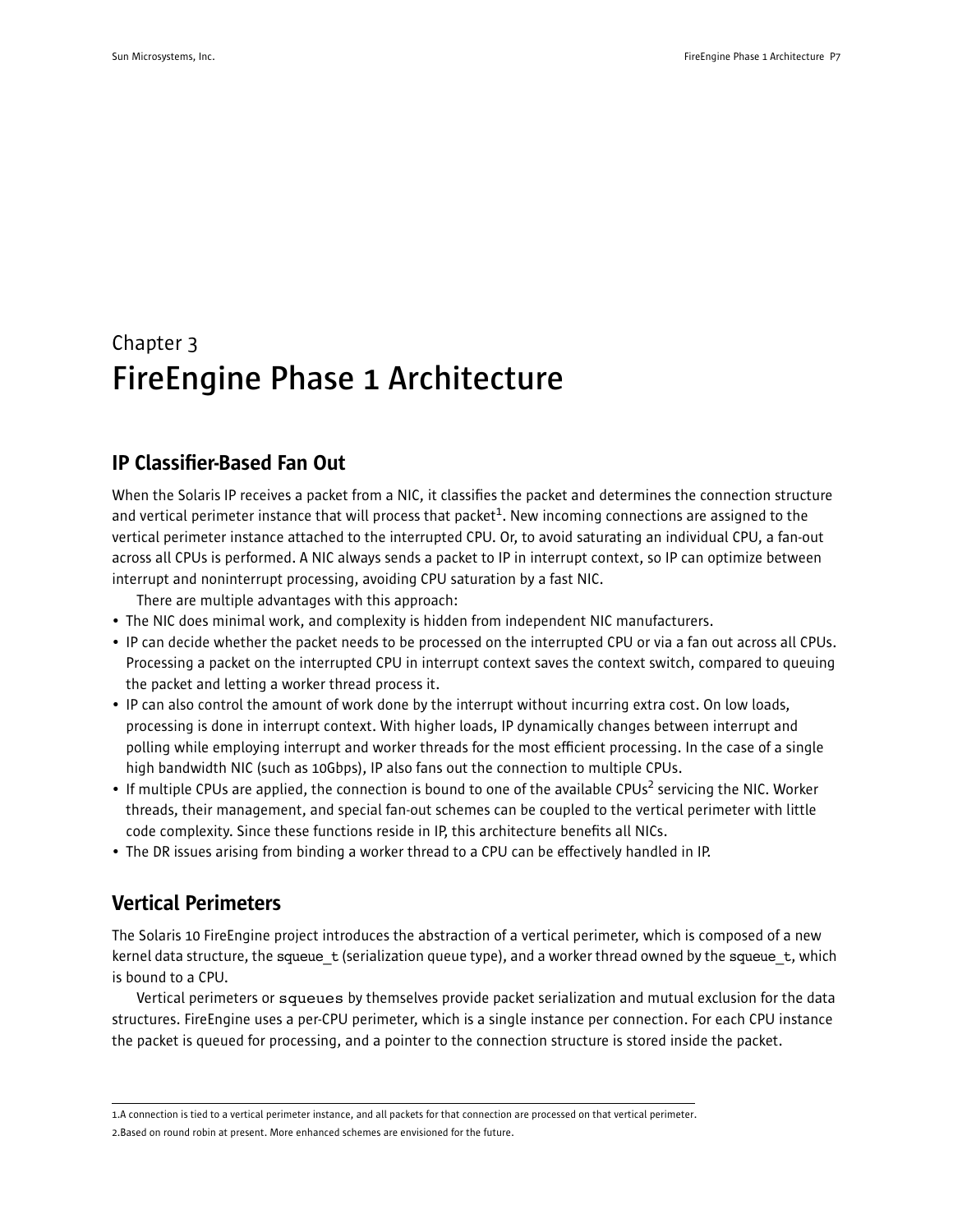The thread entering squeue may either process the packet immediately, or queue it for later processing. The choice depends on the squeue's entry point and its state. Immediate processing is possible only when no other thread has entered the same squeue.

A connection instance is assigned to a single squeue t so it is processed only within the vertical perimeter. As a squeue t is processed by a single thread at a time, all data structures used to process a given connection from within the perimeter can be accessed without additional locking. This improves both CPU and thread context data locality of access for the connection metadata, packet metadata, and packet payload data, improving overall network performance.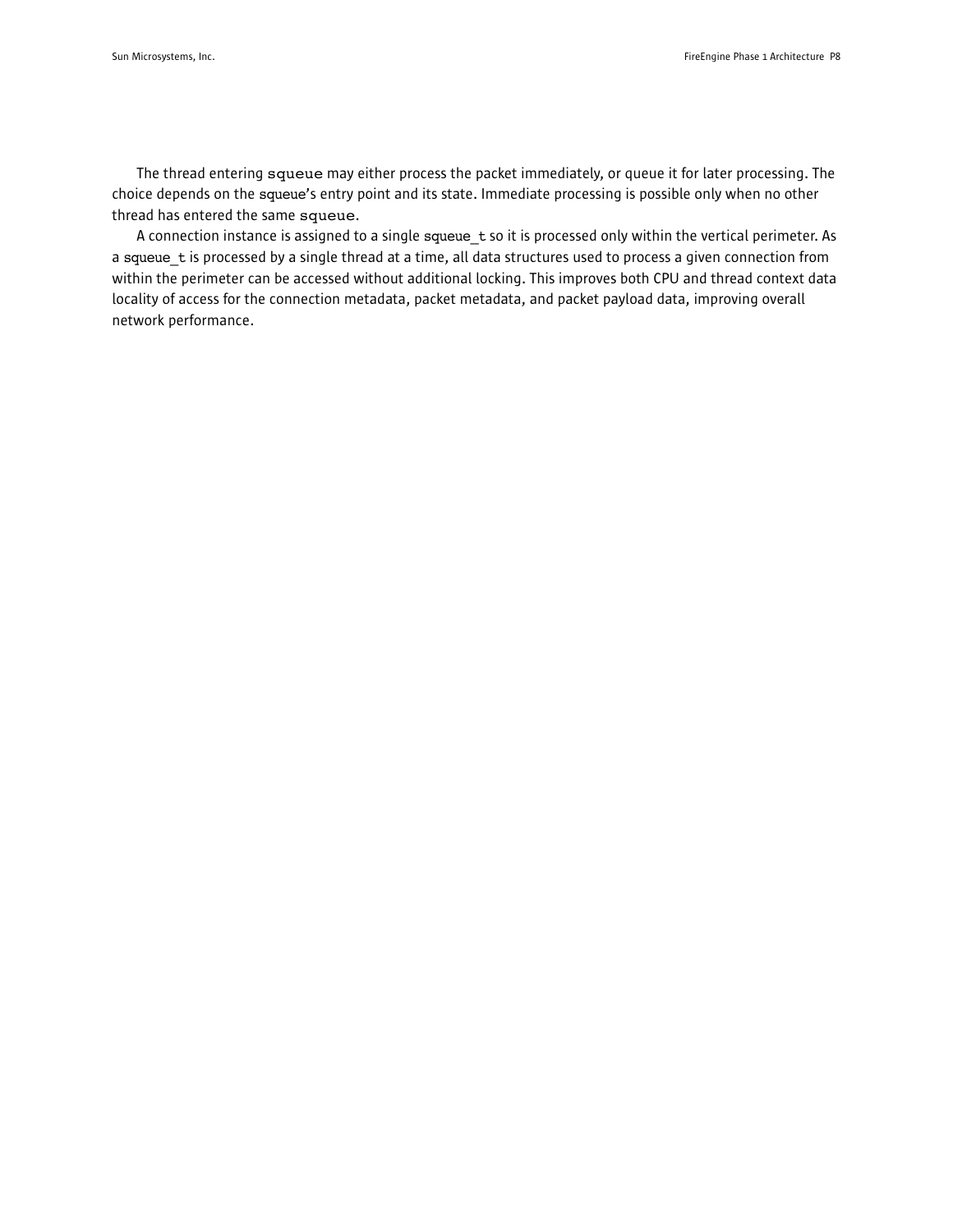This approach also allows:

- The removal of per-device driver worker thread schemes, which are often problematic in solving system-wide resource issues.
- Additional strategic algorithms to be implemented to best handle a given network interface, based on network interface throughput and system throughput (such as fanning out per-connection packet processing to a group of CPUs).

## IP Multithreading (MT)

To avoid the inefficiencies in the Solaris OS's previous IP operations during plumbing<sup>3</sup>, most xxx\_set ioct1() calls, some multicast operations, and some operations that require holding a global IP syncq lock, FireEngine makes the Solaris IP fully multithreaded, removing the requirement of thread exclusivity and switching from PERMOD to D\_MP STREAM perimeter. FireEngine no longer uses STREAMS-provided PERMOD protection.

## Merged TCP/IP

The TCP and IP stacks in version previous to Solaris 10 were separate STREAMS modules. They communicated with each other using STREAMS message-passing mechanisms. This presented several problems:

- Extra overhead from the putnext() call
- Potentially long call stacks
- Loss of context between modules
- Information gathered from incoming mblocks in one module had to be gathered again
- Poor code or data locality

Since the TCP and IP stacks embed a great deal of knowledge about each other, they become more efficient and less complex by making each of them call the other directly. This eliminates STREAMS-related processing overhead and saves significant CPU cycles.

## Connection Set Up/Tear Down

Most socket-related system calls show performance improvements when using merged TCP/IP modules. The gains come from reducing the cost of plumbing the STREAM and introducing direct calls between TCP and IP.

The few system calls specifically targeted for improvement are mentioned below. The terms *context* and perimeter are used interchangeably to specify the vertical perimeter or squeue to which the connection is bound.

<sup>3.</sup>Opening IP and autopushing TCP on top.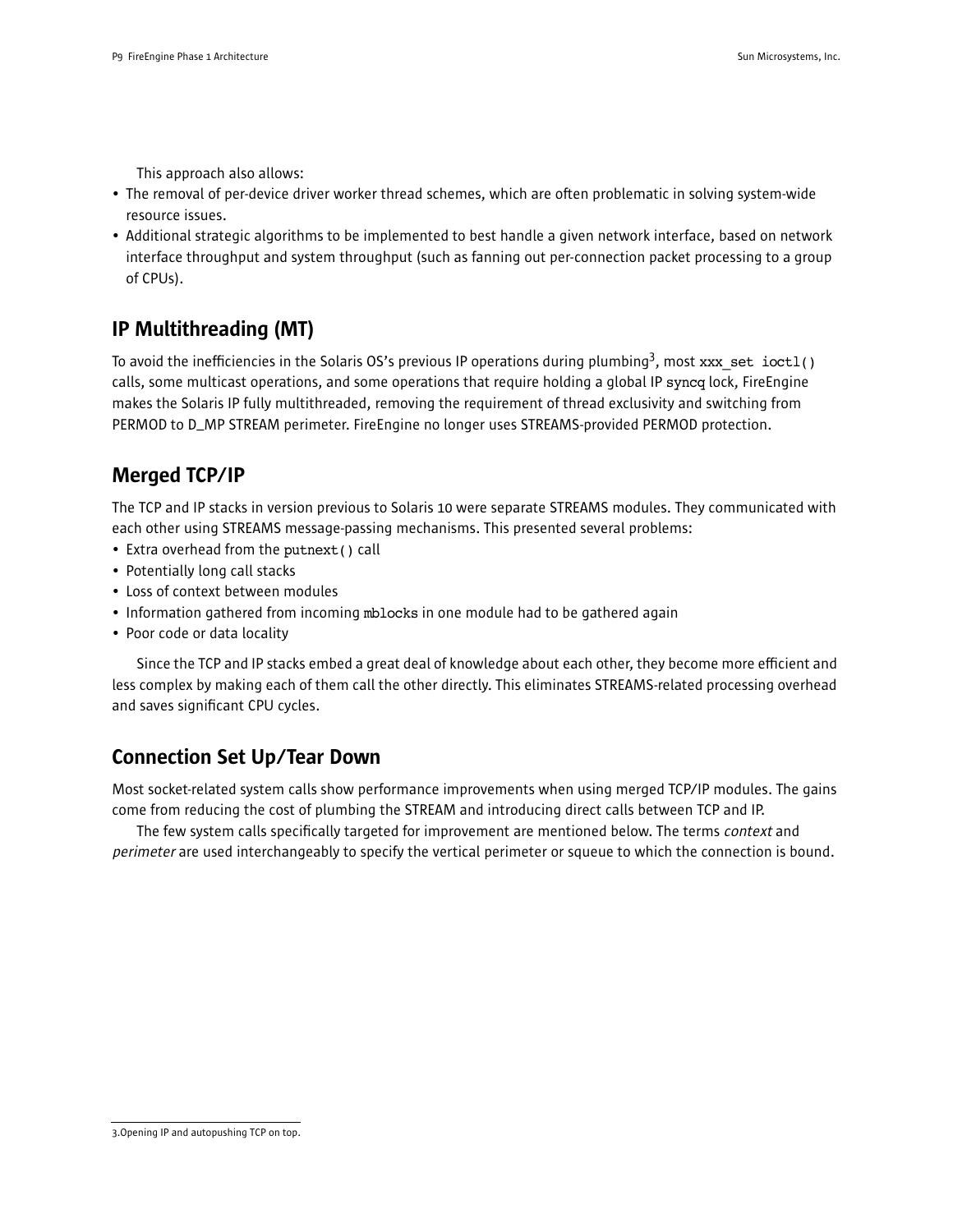#### Accept()

The FireEngine architecture establishes a connection in its own perimeter as soon as a SYN packet arrives, ensuring that packets always land on the correct connections.

The connection indication is still sent to the listener on the listener's STREAM, but the accept happens on the newly created acceptor STREAM<sup>4</sup>, and the acknowledgment can be sent on the acceptor STREAM. This ensures that the listener doesn't become the bottleneck when a large number of new connection requests arrive simultaneously.

### Connect()

Connect performance will improve significantly in FireEngine phase 2, when sockfs is integrated more tightly with TCP. However, connect() still benefits from phase 1 improvements because setup is more efficient and the overall FireEngine architecture improves efficiency.

In addition to the general improvements already mentioned, FireEngine improves IP bind logic by doing a bind with the classifier as a direct function call, eliminating the need to wait for an acknowledgment by the caller.

#### Socket()

With a merged TCP/IP module, FireEngine achieves almost a 25-percent improvement over the prior stack. The improvement in opening the acceptor STREAM—the big cost of setting an incoming connection—is approximately 80 percent.

### Sendfilev()

Apart from the connection set up and tear down, both sendfile() and sendfilev() performance was increased with FireEngine. TCP flow control information was made available to sockfs, so in case the connection is flow controlled, sendfilev() can package the data to be better suited for larger reads and TCP consumption. A nonflow-controlled STREAM means that the data should be sent out immediately, avoiding queuing if possible. This change was important because the data should always be available when an acknowledgment (ACK) arrives and a send window opens up.

### Close()

By taking the merged TCP/IP stack and a reference count-based architecture approach, the Solaris TCP's dependence on the queue is removed and a close can proceed immediately, while threads are still processing the TCP data structure. Table 5 shows a summary of how FireEngine improves Libmicro performance.

| <b>Connection Type</b> | Solaris 10<br>(Build 24) | <b>FireEngine</b> | Improvement |  |
|------------------------|--------------------------|-------------------|-------------|--|
| Connect()/Accept()     | 203 msec/call            | 146 msec/call     | 28%         |  |
| Socket()               | 33 msec/call             | 25 msec/call      | 24%         |  |
| Close()                | 88 msec/call             | 47 msec/call      | 47%         |  |
|                        |                          |                   |             |  |

*Table 5. Libmicro Results (Millions Per Second Per Call: msec/call)*

4.There is no need to allocate data structures for this STREAM.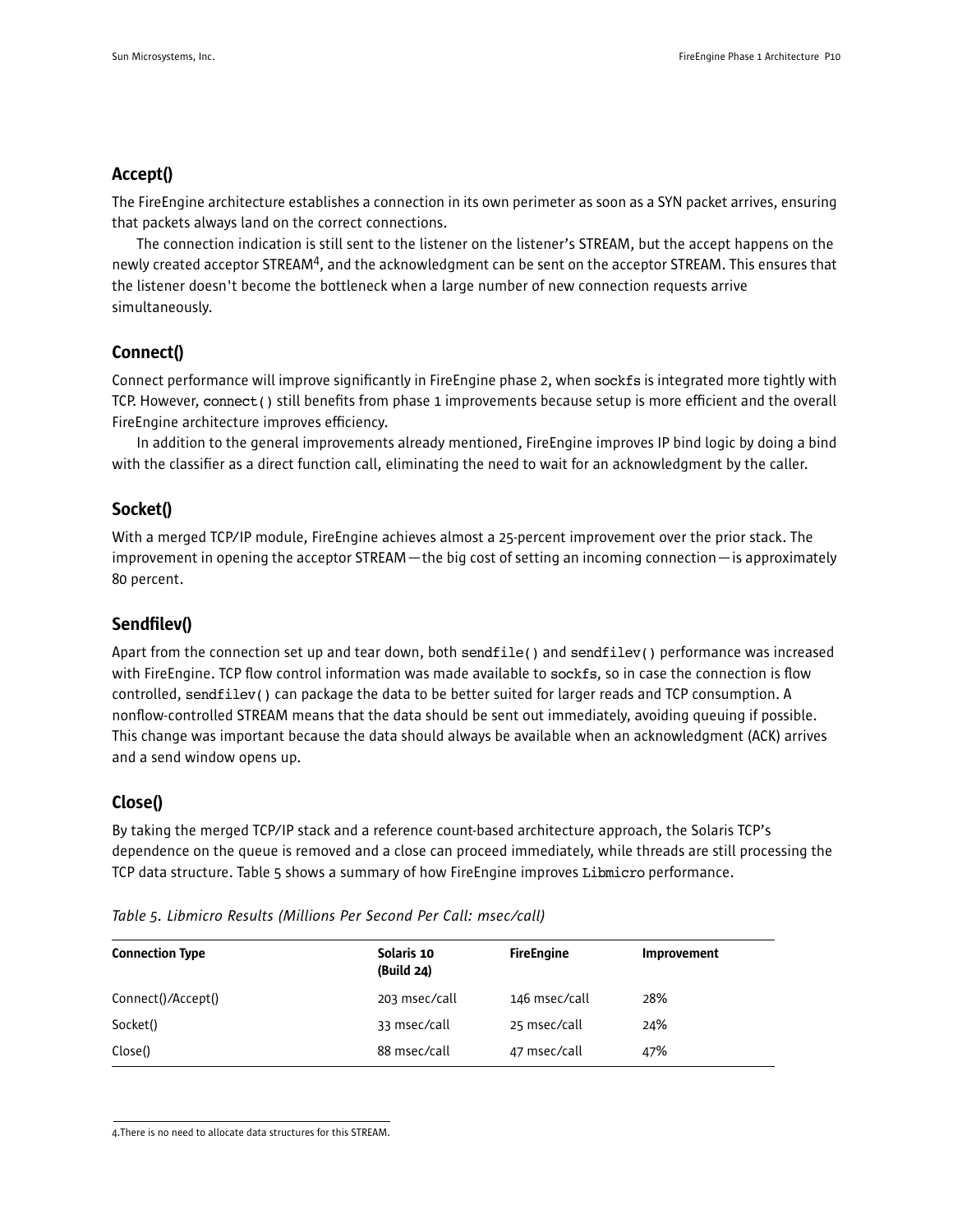## Chapter 4 **Summary**

The Solaris FireEngine architecture is designed to make Solaris 10 OS-based networking significantly faster and more flexible. Phase 1 has been completed and integrated into Solaris 10. Significant flexibility and performance improvements have been realized in workloads that use TCP/IP. Web-based benchmarks on both SPARC and i386 architectures have been improved significantly, and bulk data transfer benchmarks have also improved. Test TCP (TTCP) and Netperf measurements show that FireEngine is more efficient than the previous Solaris networking infrastructure, and more efficient than Linux in CPU utilization (see benchmark web sites listed in Chapter 5)<sup>5</sup>. Similar improvements are expected for phases 2 and 3.

The following summary outlines the high-level issues driving overall FireEngine development.

- Move to a reference-based scheme for network processing
- Merge TCP/IP into a single module and create a function call-based interface
- Use a serialization mechanism (squeue) to protect the TCP data structure
- Make IP fully multithreaded, removing current STREAMS protection dependencies
- Use a connection classifier early in IP processing
- Bind each connection to a particular squeue
	- Packets for a particular connection are always processed on the same squeue
- Process the squeue only one thread at a time
	- Provides mutual exclusion for TCP data structures (vertical perimeters)
- Create a per-CPU squeue
- Bind each inbound connection to the squeue that is attached to the interrupted CPU executing the incoming connection
- Bind each outbound connection to the squeue that is attached to the CPU executing the application

With flexibility and network throughput a key component of the server value proposition, the Solaris FireEngine technology is well on its way toward re-establishing Sun as the commercial standard to which all other competitive network architectures are compared.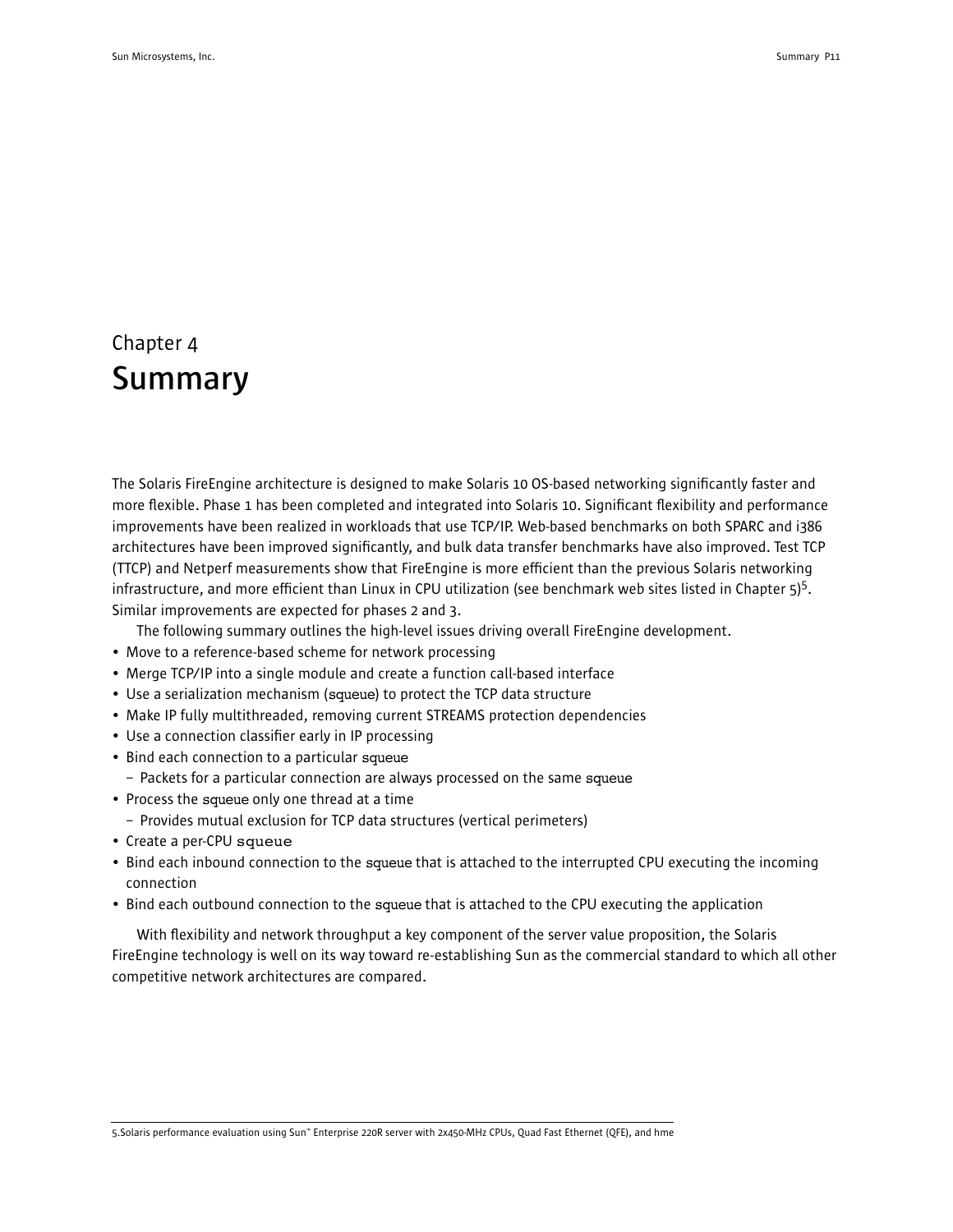## Chapter 5 **More Information**